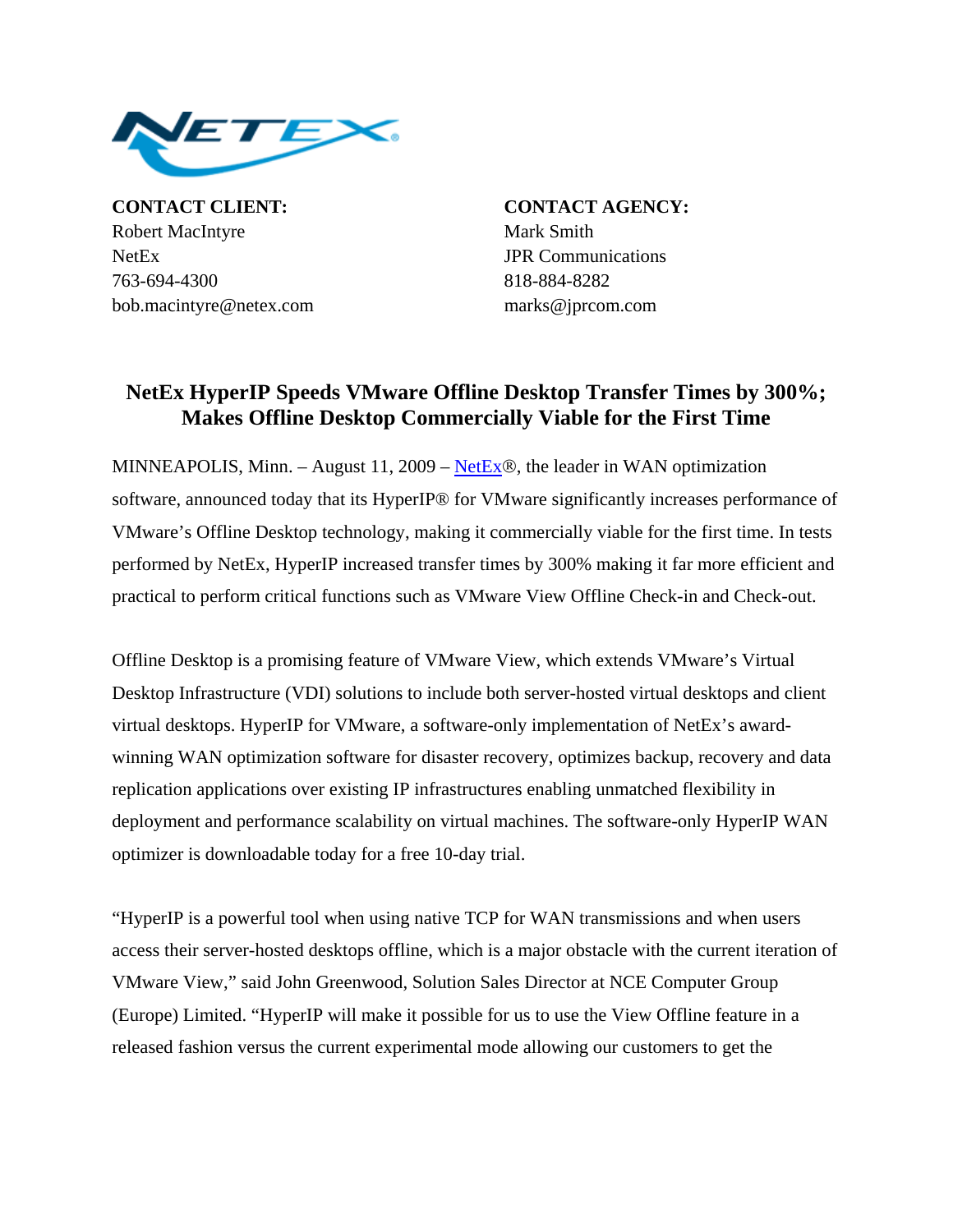performance and productivity they need now and eliminating the need for expensive hardware updates."

"By speeding the WAN performance and eliminating the bottlenecks, HyperIP has proven Offline Desktop can be used as VMware intended, running virtual desktops locally for the best user experience, but managing them centrally through a single administration platform," said Robert MacIntyre, NetEx Vice President of Business Development and Marketing.

NetEx is currently making HyperIP for VMware optimization software available for a free 10 day trial, allowing organizations the time to properly test HyperIP with replication, backup, iSCSI, cloud storage and other IP-based data transfer requirements and managed service offerings prior to making a purchase decision.

HyperIP is currently solving BC/DR performance problems worldwide for the following applications: VMware VMotion, Veeam replicator, IBM TSM, Data Domain replication, DataCore AIM, and others. A free download and trial is available at the following sites:

- [http://www.netex.com](http://www.netex.com/)
- <http://www.vmware.com/appliances/directory/va/155643/download>
- <http://www.triangle.ie/hyperip.htm>
- <http://www.hyperip.de/>

Pricing for HyperIP for VMware starts at \$2,000. Resellers interested in becoming a NetEx partner should contact NetEx at<http://www.netex.com/partners/become-a-partner>.

## **About NetEx**

Formed in 1999 as a spin-off of Storage Technology Corporation (StorageTek®), privately-held NetEx is providing the world's fastest WAN optimization software in the industry, along with guaranteed data delivery, for over 20 years to more than 100 of the world's largest and most sophisticated organizations, including some of the most prestigious providers of financial, transportation and telecommunications services and government entities. Customers include BP, Telstra, NTT, Verizon, BellSouth, Qwest, Royal Bank of Scotland Group, LloydsTSB, NDC Health, IRS, American, Lufthansa, Northwest, United Airlines and Kellogg. As a VMware